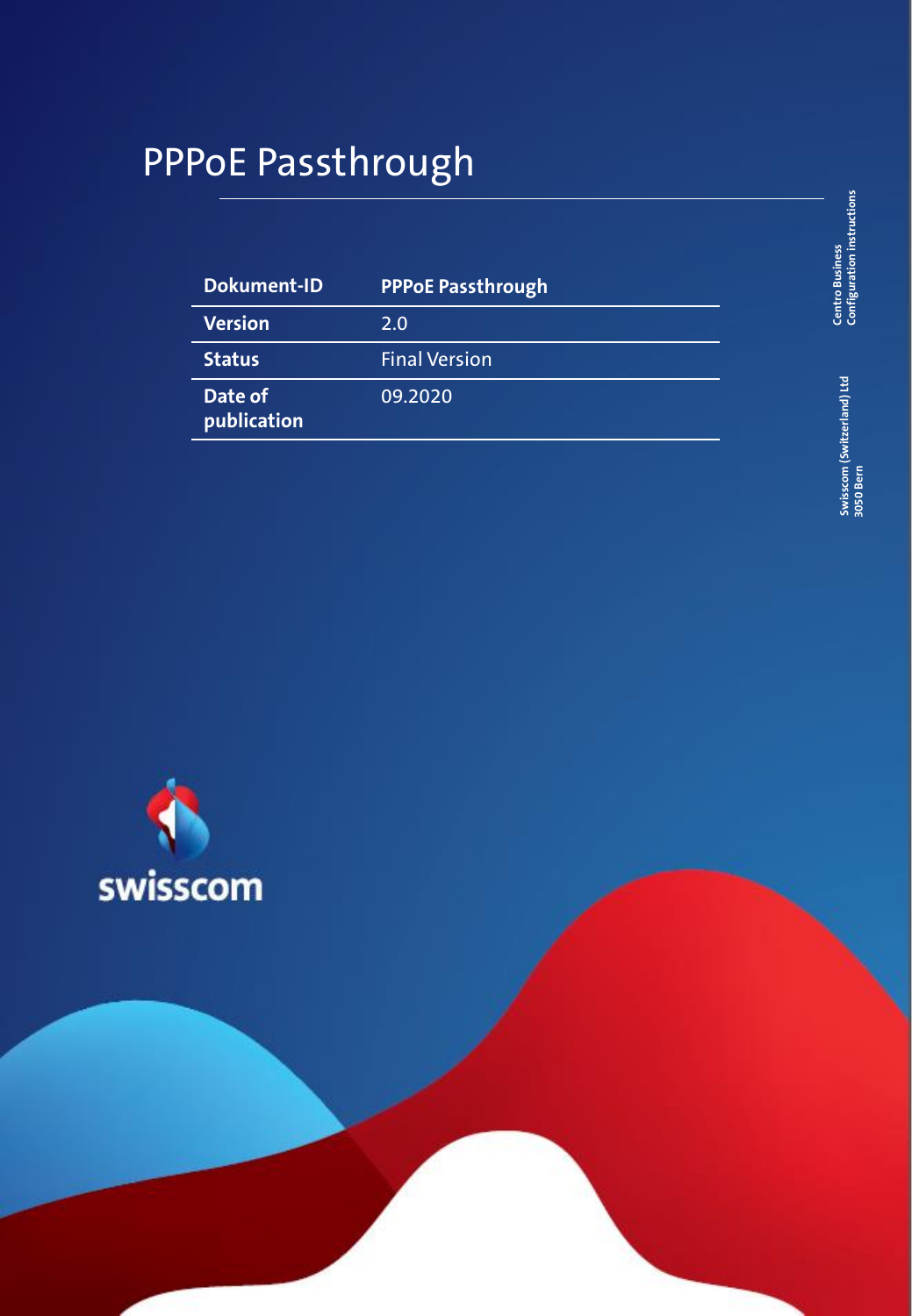# **Contents**

| 1.1 Need                                                                      | З |
|-------------------------------------------------------------------------------|---|
| 1.2 Description                                                               | 3 |
| 1.3 Requirements/Limitations                                                  | 3 |
| 1.4 Illustration                                                              | 4 |
| 1.5 Activating PPPoE Passthrough in the Centro Business 4                     |   |
| 1.6 Obtaining PPPoE session access data                                       | 5 |
| 1.7 Display of IP address distribution with enabled<br>local security gateway | 5 |
|                                                                               |   |
| 1.8 MTU Size mit PPPoE Passthrough                                            | 6 |

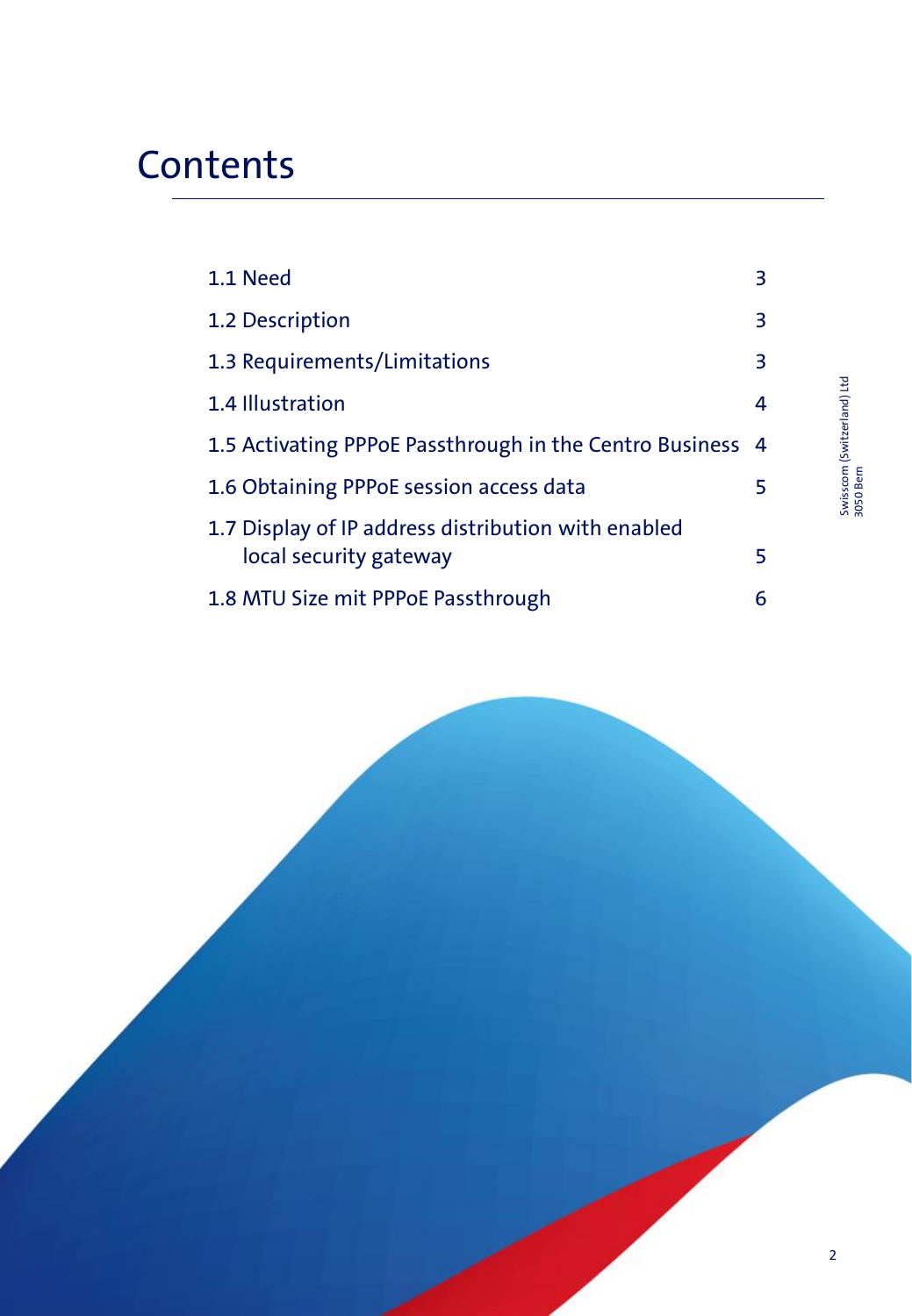Swisscom (Switzerland) Ltd 3050 Bern

Swisscom (Switzerland) Ltd<br>3050 Bern

#### 1.1 Need

You would like to forward Internet traffic and your static public IP addresses for your Business Internet connection to a private router or security gateway (equivalent to bridge mode for Business Internet light).

## 1.2 Description

If PPP Passthrough is enabled on your Centro Business router, all Internet traffic, including the fixed public IP addresses of your Business Internet connection, is forwarded from the Centro Business router to a private device (router or security gateway). The PPPoE access data is entered manually into this device and the PPPoE session is launched from your private gateway.

The private device (router or security gateway) must always be connected to LAN Port 1 on the Centro Business router.

You can only use LAN Ports 2-4 and the WLAN for devices with Swisscom services such as Business Telephony and TV, but not the Internet. For LAN IP address distribution for devices with Swisscom services, see the instructions on "DHCP settings in a LAN".

The Centro Business router portal is accessible via LAN Ports 2-4 or the WLAN.

## 1.3 Requirements/Limitations

#### Requirements:

- Swisscom Contract: My SME Office, Business Internet Services, Enterprise Connect XS, Business Internet Light
- Centro Business 2.0 with current firmware version. You can find the firmware on the official Centro Business help page under [Update Firmware](http://www.swisscom.ch/centrobusiness2-fw)
- Access to the router portal is established

#### Limitations:

- Internet Backup no longer works
- The Centro Business router is no longer accessible through the Customer Centre via remote management
- No Internet connection for devices that have the Centro Business as a gateway
- A guest WLAN on the Centro Business router can be activated with an enabled PPP Passthrough, but an Internet connection is no longer possible
- The integrated firewall of the Centro Business router cannot be used for the Internet connection
- If you have activated PPPoE Passthrough, the settings Public DMZ, Connectivity to internet and Public IP Pool as DHCP Pool cannot be configured
- TV 2.0 apps in the TV menu such as games and YouTube cannot be used
- TV 2.0 help videos cannot be played
- TV 2.0 additional packages such as language packages or Teleclub cannot be subscribed to via the TV. They can only be activated via the Customer Centre
- Radio via TV 2.0 cannot be used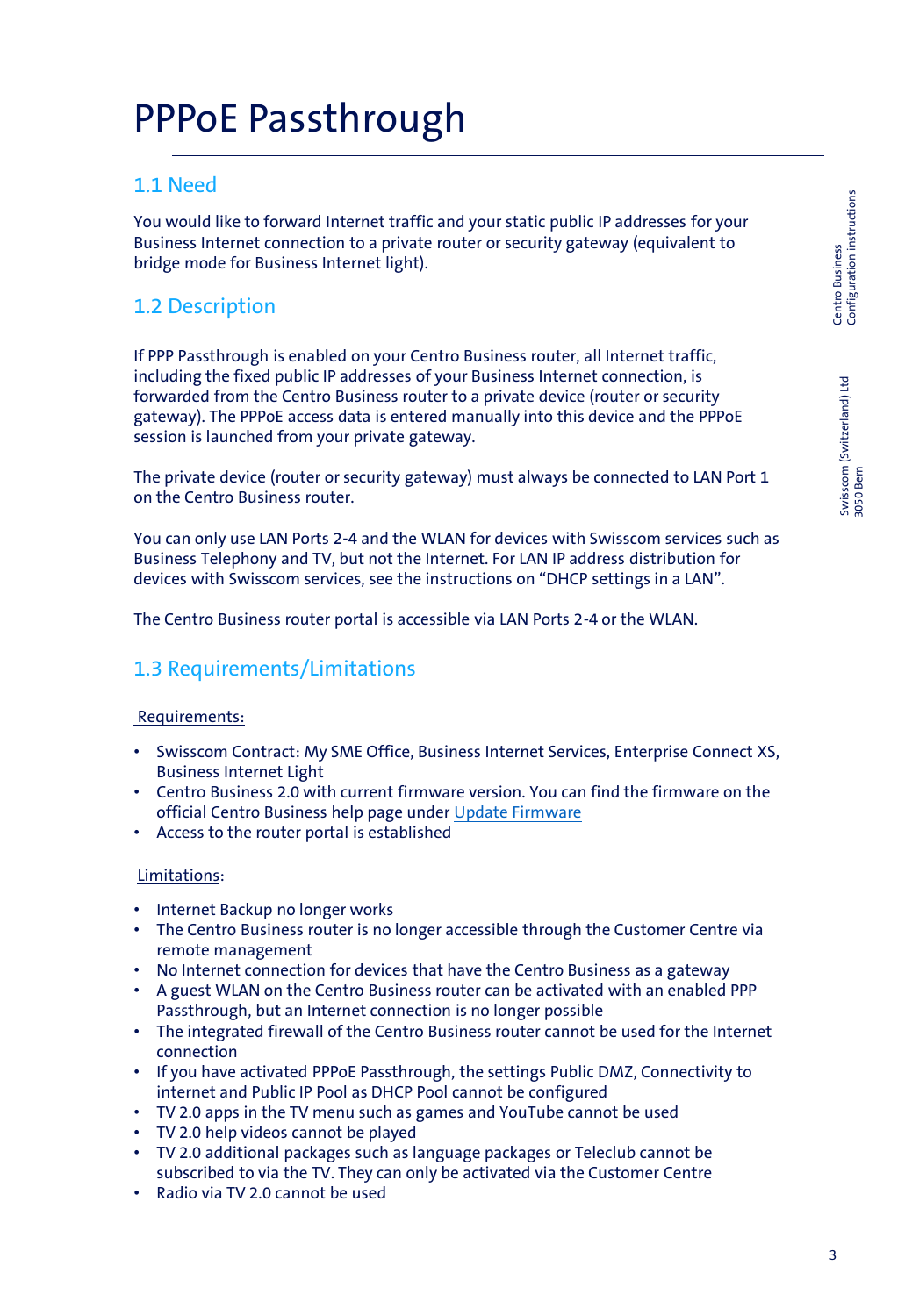#### 1.4 Illustration\*



## 1.5 Activating PPPoE Passthrough in the Centro Business

Go to **Network > Passthrough** and select "Enabled" in the **PPPoE passthrough** field. Finish by clicking on **Save**.

| Passthrough                     |          |                          |                     |
|---------------------------------|----------|--------------------------|---------------------|
| Local security gateway on LAN 1 |          |                          |                     |
| PPPoE passthrough               | Enabled  | $V$ or                   |                     |
| IP passthrough                  | Disabled | $\triangledown$ $\theta$ |                     |
|                                 |          |                          | 2<br>Cancel<br>Save |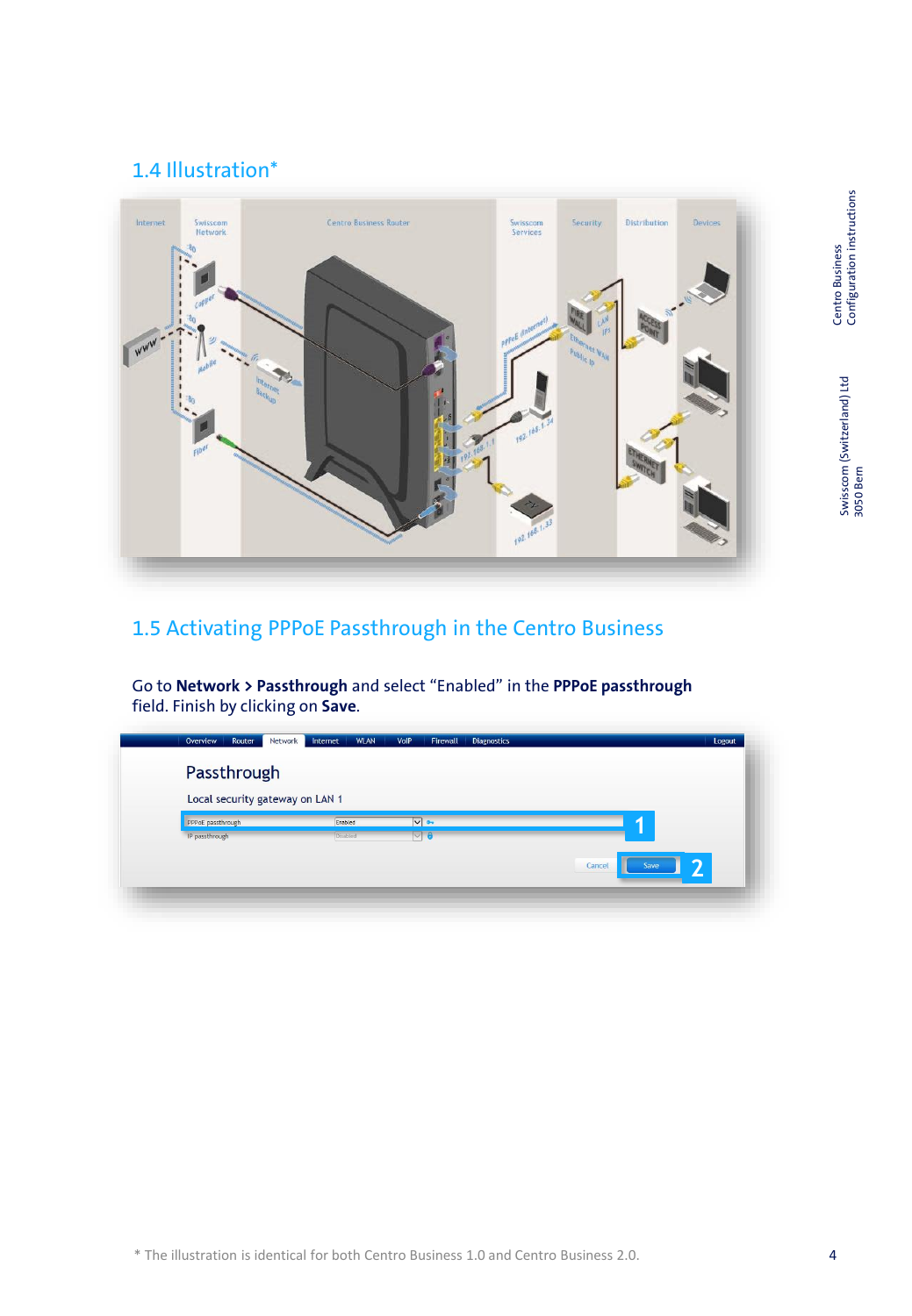#### 1.6 Obtaining PPPoE session access data

You can find the username and password for the PPPoE session in the Customer Centre, under My enterprise> Internet access data> PPPoE access data. This function is only recommended for "expert users" and has various negative limitations.

#### **Note for existing installations:**

If a customer changes from a Business Internet Light (BIL) to an inOne SME or Business Internet Service with fix-IP (All IP) and uses the PPPoE Passthrough function on Centro Business 2.0, the PPP user name always changes from [xxx@swisscomdata.ch](mailto:xxx@swisscomdata.ch) to [xxx@swisscomsme.ch](mailto:xxx@swisscomsme.ch). This must be done on the device that terminates the PPP session (e.g. firewall) within 60 days after migration!

| :wisscom                                                |              |                   |                                        |                                                                  |              | Search                                                                                               | ഛ<br>Help            | $FN -$ |
|---------------------------------------------------------|--------------|-------------------|----------------------------------------|------------------------------------------------------------------|--------------|------------------------------------------------------------------------------------------------------|----------------------|--------|
| Customer center overview<br>My enterprise               | $\lambda$    | <b>Back</b>       | Internet access data                   |                                                                  |              |                                                                                                      |                      |        |
| <b>Relocation &amp; addresses</b><br>Passwords & logins |              |                   | this page and keep it in a safe place. |                                                                  |              | You can find a summary of the most important data for your subscription here. Our tip: print out     |                      |        |
| Internet access data.<br>Orders & contracts             |              | PPPoE access data |                                        |                                                                  |              | a                                                                                                    | Print access details |        |
| <b>Documents</b><br><b>Employees</b>                    |              |                   |                                        | up the PPPoE session on your security gateway. (PPP passthrough) |              | You will need this information for an Internet connection with a fixed IP address if you want to set |                      |        |
| <b>Bills &amp; costs</b>                                | $\checkmark$ | Username          |                                        | @swisscomsme                                                     | Password     | *********                                                                                            | Show                 |        |
|                                                         |              | IPv4 (PPPoE)      |                                        |                                                                  | IPv6 (PPPoE) |                                                                                                      |                      |        |

### 1.7 Display of IP address distribution with enabled local security gateway

If you have enabled the local security gateway function on your Centro Business router, the public IP addresses are no longer visible in the Overview menu under Internet.